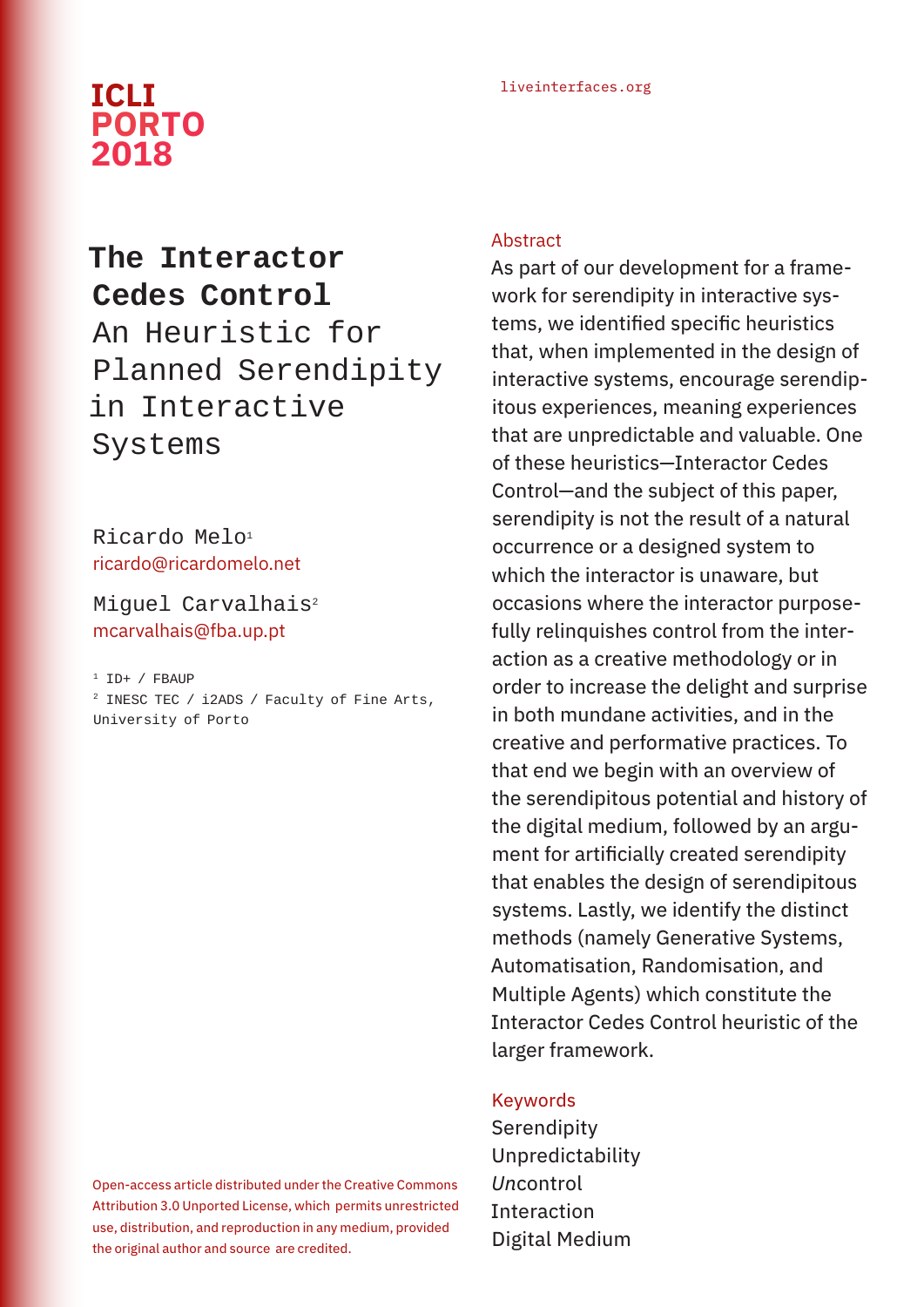### **1.A Serendipitous Medium**

The digital medium is one that not only affords serendipity, but was born from the concepts that serendipity represents, and it can be found in both the medium's heart and genesis.

We can trace back the influence of serendipity in the foundations of cybernetics by Norbert Wiener. Citing Fred Turner, Sebastian Olma argues that the MIT's Rad Lab was an example of an institutionalised serendipity environment (Olma 2016, 136) which created the necessary conditions—namely openness and interdisciplinarity—that encouraged a transversal exchange of knowledge that, in turn, enabled Wiener to create the discipline of cybernetics, which itself allowed for the development of ARPANET, one of the technical foundations of the internet. As put by Olma: "ARPANET as the first iteration of today's internet can this be seen as the cybernetic materialisation of institutionalised serendipity, merging the academic gift economy with the cybernetic dream of self-organisation and self-governance through constant feedback loops." (2016, 145).

If serendipity is in the digital medium's genesis, it is also within its goals, for J.C.R. Licklider aimed for the intergalactic computer network to connect idiosyncratic scientific knowledge, a feeling that is echoed in Tim Berners-Lee's vision for the World Wide Web: "an open platform that would allow everyone, everywhere to share information, access opportunities and collaborate across geographic and cultural boundaries." (2017)

The digital medium was born due to serendipity and was created aiming towards serendipity. It is, as well, one that affords serendipity, due to how it allows for the free connection of people and information.

I happen to believe that the Web, as a medium, has pushed the culture toward more serendipitious encounters. The simple fact that information "browsing" and "surfing" are now mainstream pursuits makes a strong case for a rise in serendipity, compared to cultures dominated by books or mass media. (Johnson 2010)

The sheer quantity of information that the digital medium allows one to have access to, in theory, multiples the possibilities of connections and encounters that are possible in the medium. In practice, the tools we have developed in order to manage and access that information have set restrains and limitations to the fortuitous encounters one might have.

While serendipity may, and does, occur naturally in the digital medium, it may likewise be provoked through the design of systems that create the appearance of chance in an interaction. If this chance occurrence is one that adds a particular value to the experience (REDACTED 2016), we may be experience a form of *artificial serendipity*: serendipity that resulted from a planned or designed experience.

#### **2.The Interactor Cedes Control**

In the case of artificial serendipity, it is the *experience* of unpredictability and apparent *accidentality* that allows for the feeling of *unsoughtness*. While this opens the opportunity for a designer to explore this concept into interactive systems—without user awareness—it is also possible that it is the interactor herself that chooses to purposefully introduce unpredictability into her interactions with a system as a way to inject serendipity into the process.

This is achieved by purposefully relinquishing control of an action or process as a way to let herself be surprised by a possible result, be it through generative systems, random or pseudo-random processes, or through multiple agents (human or otherwise). In the following sections we will explore our identified methods for achieving planned serendipity in these interactive systems.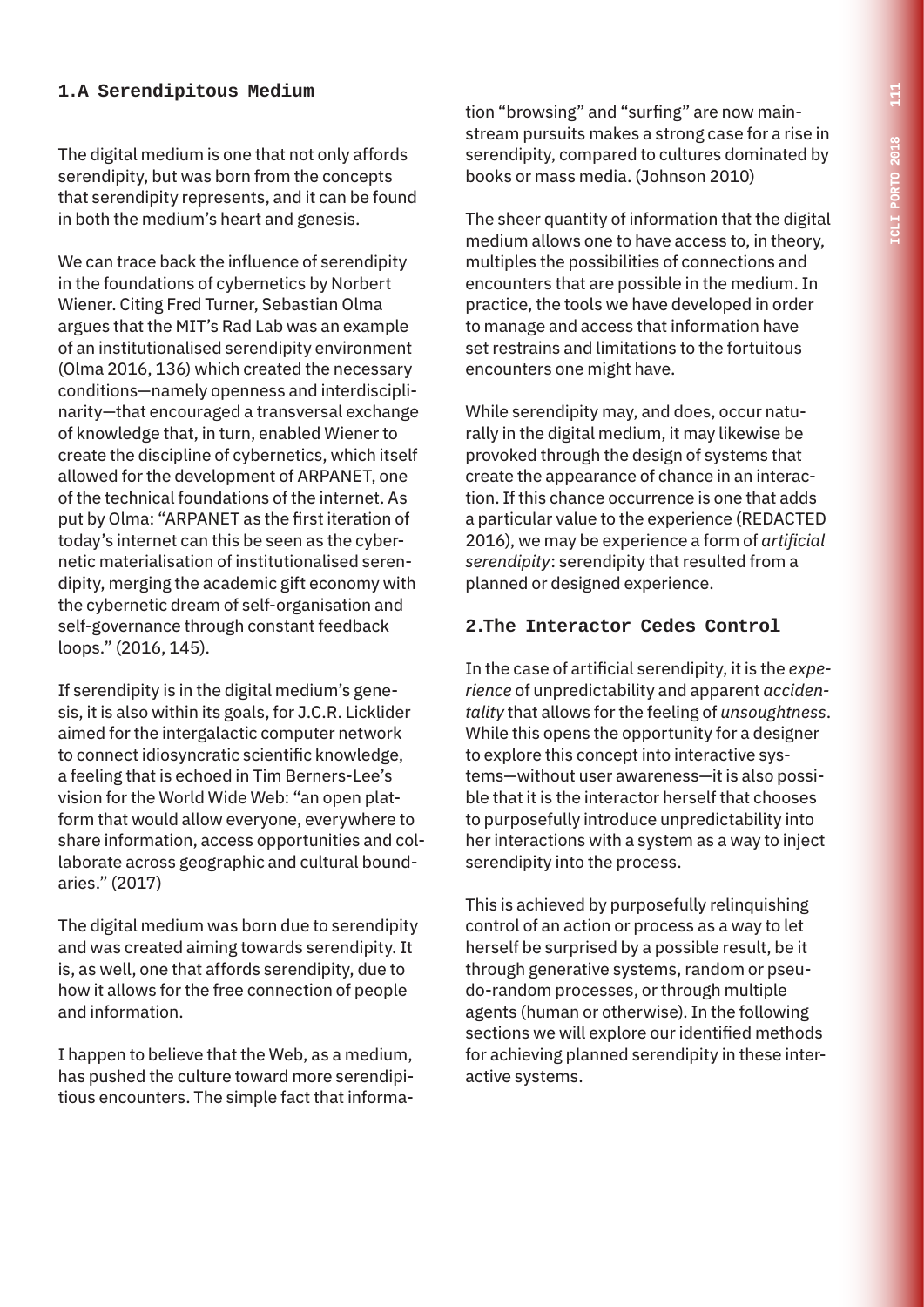#### **3.Generative Systems**

By *Generative Systems* we consider what Galanter referred to as rule systems with generative potential (2006), which describes systems capable of a certain degree of autonomy or "capacity to produce novelty and to take the creative control from the artist" (redacted 2010).

Here, the user cedes control of an action or series of actions to external processes (created by herself or others), as a method of introducing a level of surprise into the outcome, through instructing the system with a specific sequence of actions and operations that are done procedurally and without the user's interaction, besides the initial setup.

Galanter lists twelve different rule systems which are generative systems: rules as algorithms, rules as recipes for autonomous processes, rules as a well-defined widely applicable process, combinatorial rules, numerical sequences as rules, line composition or drawing rules, the rule of serial generation, tiling and other symmetric composition rules, chance operation rules, clustering rules that create composition, mapping from one domain to another, and rules which create cycles and phase interactions (Galanter 2006). While we won't go in detail in these rules, it is relevant to consider that all these systems, through the added generative process to the rules, introducing the possibility for autonomy in the process and, therefore, deviation in the final result (as opposed to non-generative rule systems, which would replicate the outcome without variation), is able to introduce unpredictability into the process, leading to moments of serendipitous epiphany.

#### **4.Automatisation**

While the following *Automatisation* can be considered an example for a *Generative Systems* (namely rules as recipes for autonomous processes), we single them out because of their other possible applications, as mechanics and not systems.

*Automatisation*, while with various possible applications, is often used in creative practices, both as a way of expediting and simplifying common and repetitive tasks, but also as a way on introducing surprise into the process, be it through variations introduced through the automatisation practice or through external interference.

While *Automatisation* is commonly used in software that allows for a type of task automation—as in the batch process functionality of, for example, *Adobe Photoshop*—this is often developed for fine control of specifically intentional actions, where the intention is more on saving time and reducing repetitive tasks, rather than the production of novel artefacts or encouraging surprise and unpredictability. Due to the complexity of certain implementations of the *automatisation* process, it is often inaccessible to non-experts.

Through simplifying the user experience of the automatisation process, systems are able to make it more accessible, as we can see the pre-defined filters available in popular mobile photo-editing software such as *Hipstamatic* (2009) and *Instagram* (2010). These filters, which often emulate the characteristics of specific cameras and films, offer an easy way to quickly manipulate digital photographs through pre-determined effects. These allow even the layperson to distinctively modify the photograph, with novel and often unexpected results, increasing the engagement between photographer and photograph.

However, we observed that the usage of theses filters was mostly concerned with the formal qualities of the image and didn't challenge its perception nor its subject, greatly reducing the potential for true novelty. We believe that this as due to the absence of an initial moment of surprise that could trigger a moment of defamiliarisation (Shklovsky 1917) of the image. In the case of*Instagram*, one of the most popular applications for mobile photography, it is the user who chooses the filter, as such, the rela-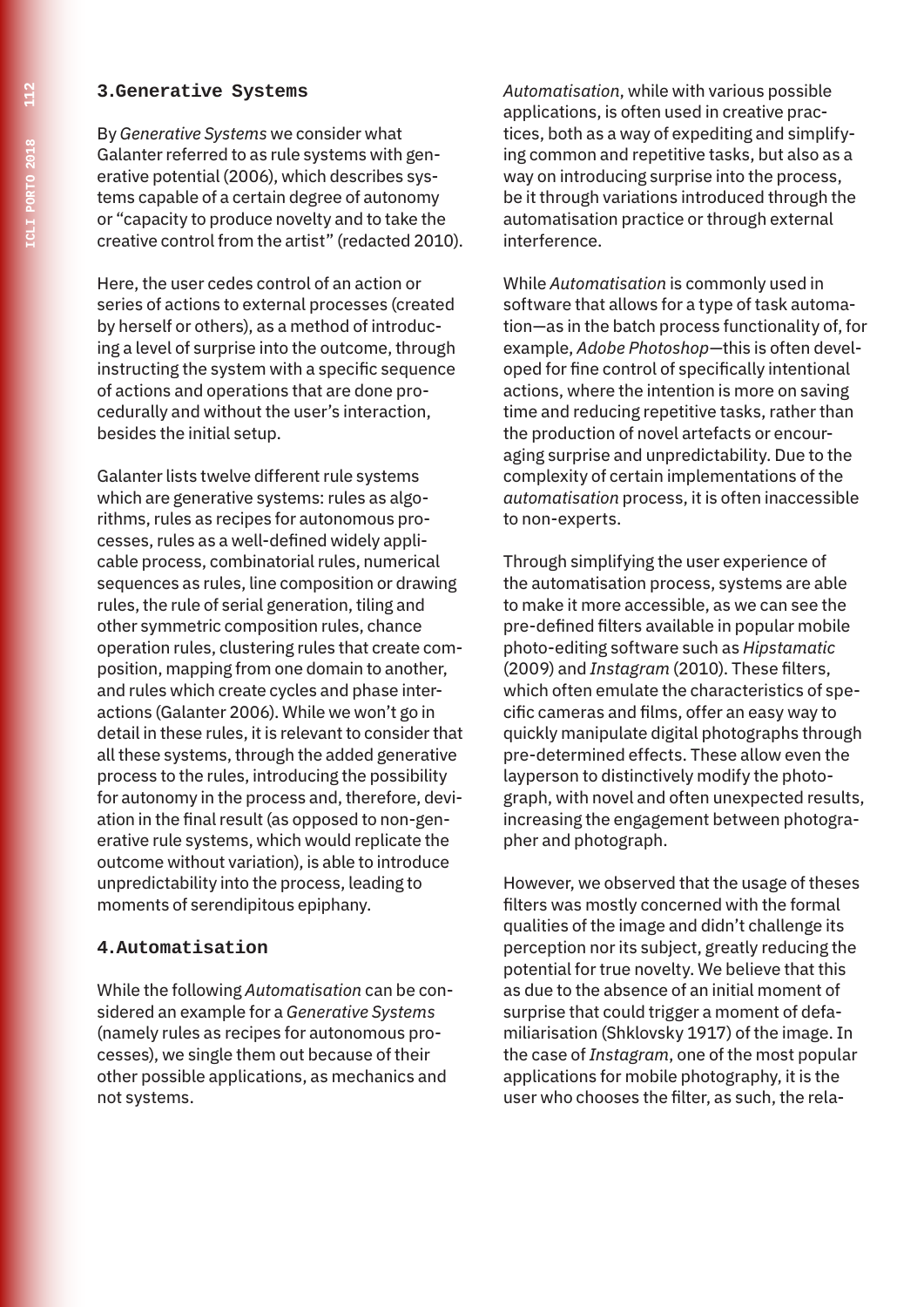tionship between expectancy and end-result is never challenged as the user is always presented with an image that is nearly identical to the one displayed in the screen when taking the photograph, and the choice to apply the filter came consciously and knowingly.

In order to test this hypothesis, we developed *Filtershuffle*, a mobile photography application that removes the steps between photographing and applying image filters. By introducing randomness to the image transformation process and, through it, removing the "burden of choice" (Leong, Vetere, and Howard 2008) from the user, we are able to reintroduce unpredictability to the process, which could lead to creative or serendipitous experiences through the juxtaposition between what is perceived in the photographing moment, and the surprising result of the random manipulations.



*Figure 1. Some of the different, randomly generated results of Filtershuffle.*

## **5.Randomisation**

With *Randomisation*, the system utilises randomness or pseudo-randomness on a possible result or outcome in hopes to provoke a sense of unpredictability.

While *Generative Systems* may utilise a randomness component, this isn't a pre-requisite, while in this method we focus on the process of randomness as a means to introduce unpredictability. Likewise, while the aim of *Generative Systems* is the creation or production of artefacts where the interactor is often the designer of the generative system and randomness is a method to achieve the generative process, in this case, randomisation is they key factor in the experience.

There is a long history of employing methods of randomisation as a way to derive meaning from randomness. The *I Ching***,** *Sortes Homericae* or *Tarot*, all used a form of chance as to remove the control of the agent.

In computational systems, the computer takes the role of the *diviner*, it is, literally, the *medium*. Here, randomisation is utilised as a method to add meaning, taking advantage of the human tendency to see patterns in noise.

By choosing to release control of the interaction through *Randomisation*, the user opens the experience to allow for surprise, unpredictability and, ultimately, serendipity, as observed by Leong (2008) on consumption of media (namely music) when using the shuffle functionality of a media player. Leong's argument is that the necessity of having to choose what to listen to within a large musical library can be "unpleasant and even paralysing", particularly when the user doesn't have a particular preference. As such, by abdicating their ability to choose what to listen to, it can lead to better user experience, an enriched listening experience and even encourage "encounters with serendipity". This also encourage the interactor to create relationships between the different objects, as observed by Leong, noting that "when familiar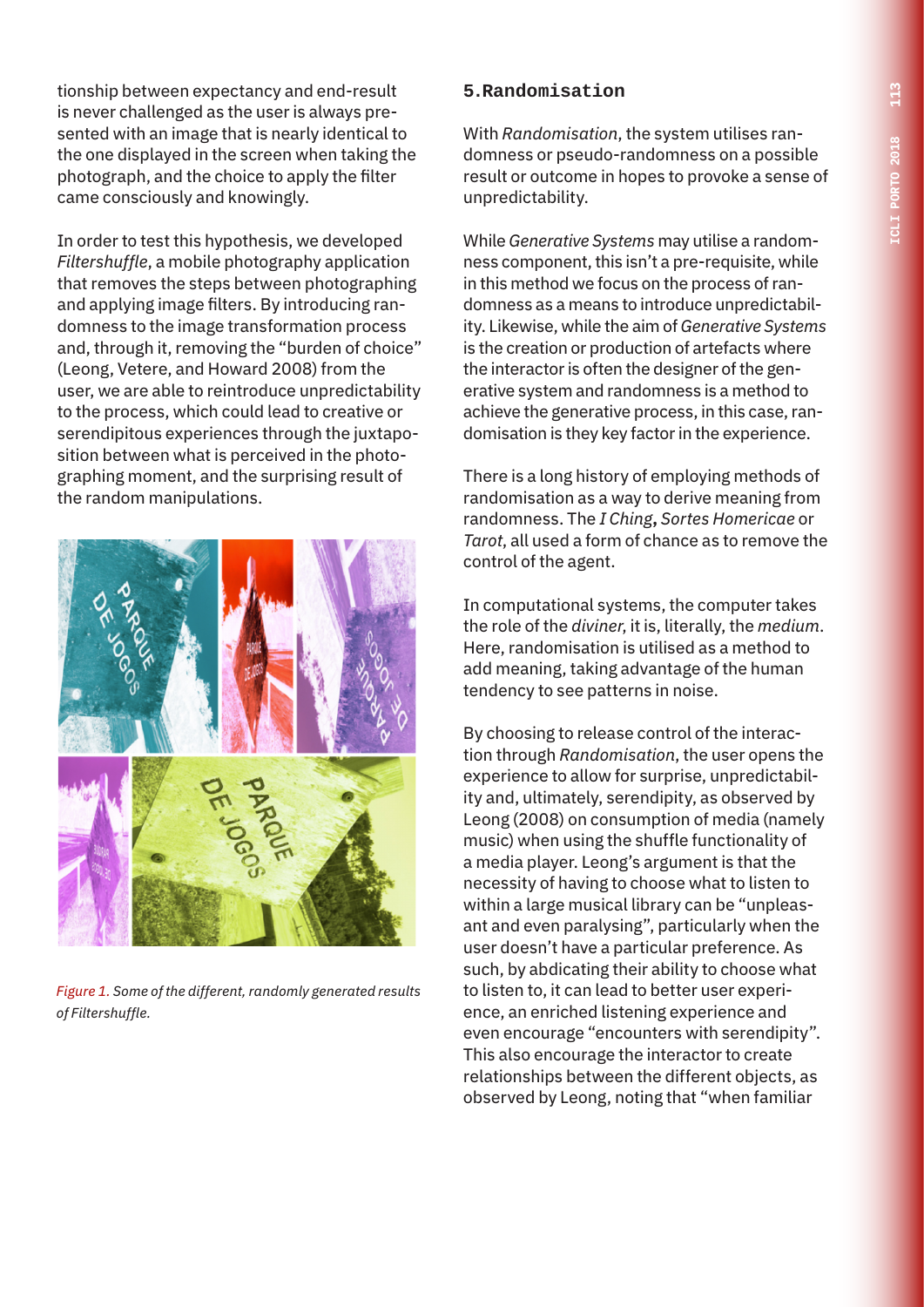

*Figure 2. Demon's Winter (1988).*

tracks are presented to listeners unexpectedly [...] listeners perceive the evocations of these familiar and personal associations as being slightly different, unfamiliar or even strange." (Leong 2009). As such, systems that juxtapose content through this Randomisation enable and entice the user to draw connections and, through those, add meaning to them.

The same principle of abdicating choice can be seen in the website *StumbleUpon* as it relates to *information encountering* (Erdelez 1997) or, for example *100 Million Books*, a Chrome extension that randomly displays a book every time a new tab is opened in order to "help people realize the sheer breadth of smart ideas, emotional stories, and insightful perspectives out there they don't know." (Books 2017)

*Randomisation* is, likewise, a key mechanic in video game design, often used to introduce, in the words of Greg Costikyan, "a sense of drama":

As a source of uncertainty in games, randomness provides one thing it is not normally credited for: a sense of drama. There is a moment of

tension when the dice are rolled, or the player otherwise commits himself to a course of action the outcome of which is luck dependent. When an underpowered character in a tabletop role-playing game succeeds in overcoming a fearsome foe by, say, rolling a critical hit, the player of the character is likely to experience a moment of jubilation, of real triumph over adversity—in a way that would be impossible with a system lacking random elements. (Costikyan 2013, 85-86).

The game *Demon's Winter* (1988) has procedurally generated items with randomised effects, creating this sense of unpredictability in gameplay, something that would be greatly explored in contemporary game design, such as in the Diablo series, where created items have a random variable that defines their characteristics, creating novelty when playing the game, encouraging repeated plays.

Randomness is also used to create the game world, such as the Roguelike genre, where game levels are randomly created every time the game is played, or as in Really Bad Chess (2016), a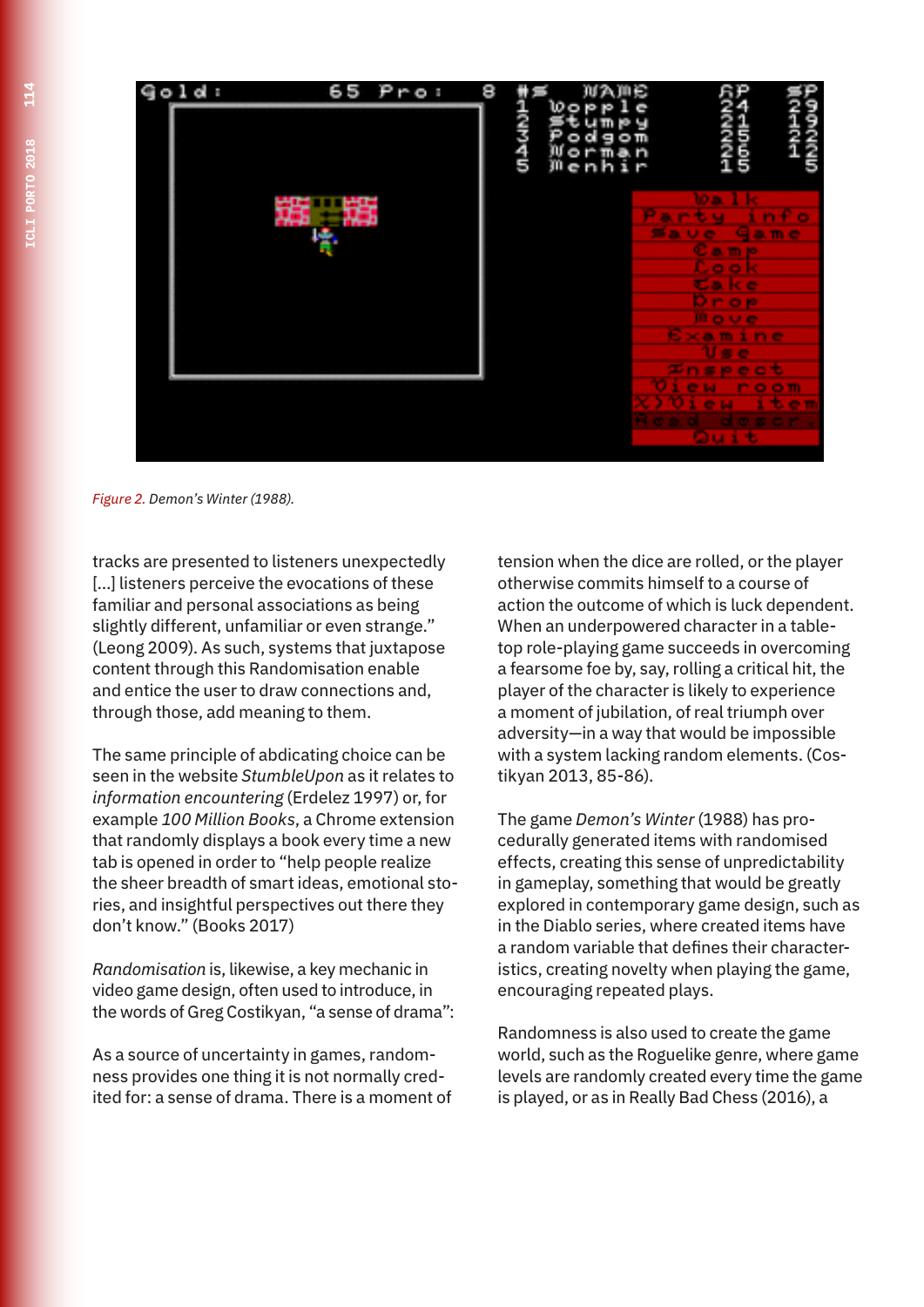mobile chess game where the chess pieces are pseudo-randomly distributed (player skill can affect the distribution of pieces). By randomly distributing the chess pieces, the game eschews traditional chess tactics and encourages the player to think and play extemporaneously.

## **6.Multiple Agents**

By opening the interaction to multiple and simultaneous agents (human or otherwise), the system is relying on the unexpectedness of the crowd to introduce unpredictability to the experience. Examples of this method can be found in Tanaka et al.'s *CC-Remix*—a network-based collaborative music creation system—where up to four users in different locations were able to participate in a process of music collaboration by taking excerpts from existing songs and mixing them together, and *Malleable Mobile Music*, where using wireless ad-hoc networks and incorporating "subconscious gestures made in the act of listing" (Tanaka, Tokui, and Momeni 2005) such as gripping the device tighter or tapping along with the beat into the actual music creation.

Similarly, *Daisyphone* by Bryan-Kinns, aims towards a "novel environment for remote group music improvisation" with the aim to understand how musical environments can be designed to be more "engaging, social and serendipitous" (2004).



**Figure 3.** *Daisyphone (2004) interface.*

Starting with the premise that music has lost a fundamental part in our daily lives, being relegated to a "highly stylised activity requiring serious practice, performance, and accuracy", *Daisyphone* is positioned as a means to reintroduce the "everydayness" into music, through remote group music improvisation, through the use of mobile devices (such as mobile phones or tablets). To this end, *Daisyphone* adopts a unique interface that distances itself from conventional GUIs, opting instead to represent music as a circle, with a play head that rotates, playing the notes underneath it. These notes are placed and removed by the users, by clicking on the small circles. When joining a *Daisyphone* session, a player is given a unique hue that represents her. Different musical sounds can be selected, represented by different shapes, such as square, round, diamond and triangle, which users can select by clicking on the centre of the system. Pitch decreases with distance from the centre and volume is represented by saturation of colour. Players are also able to easily add hand-written comments, be it notes or drawings. Through this visually rich and, possibly, "messy" interface, they hope to "encourage exploration, fun, and contextualisation".

#### **7.Summary**

Here we observed methods to delegate control from the interactor to a system, in order to provoke the experience of serendipity in the former.

To that end, we identified a series of method that allow for this ceding of control: *Generative Systems*, in which the interactor purposefully gives control to the system, in form a rule that allows for a degree of autonomy by the system, in order to create novel results beyond those offered by the initial rule set; *Automatisation* and *Randomisation*, while both methods can be observed in *Generative Systems*, they can also be utilised in other applications as ways to remove control from the interactor and allow for unpredictability; and lastly, *Multiple Agents***,** in which unpredictability (and serendipity) is the